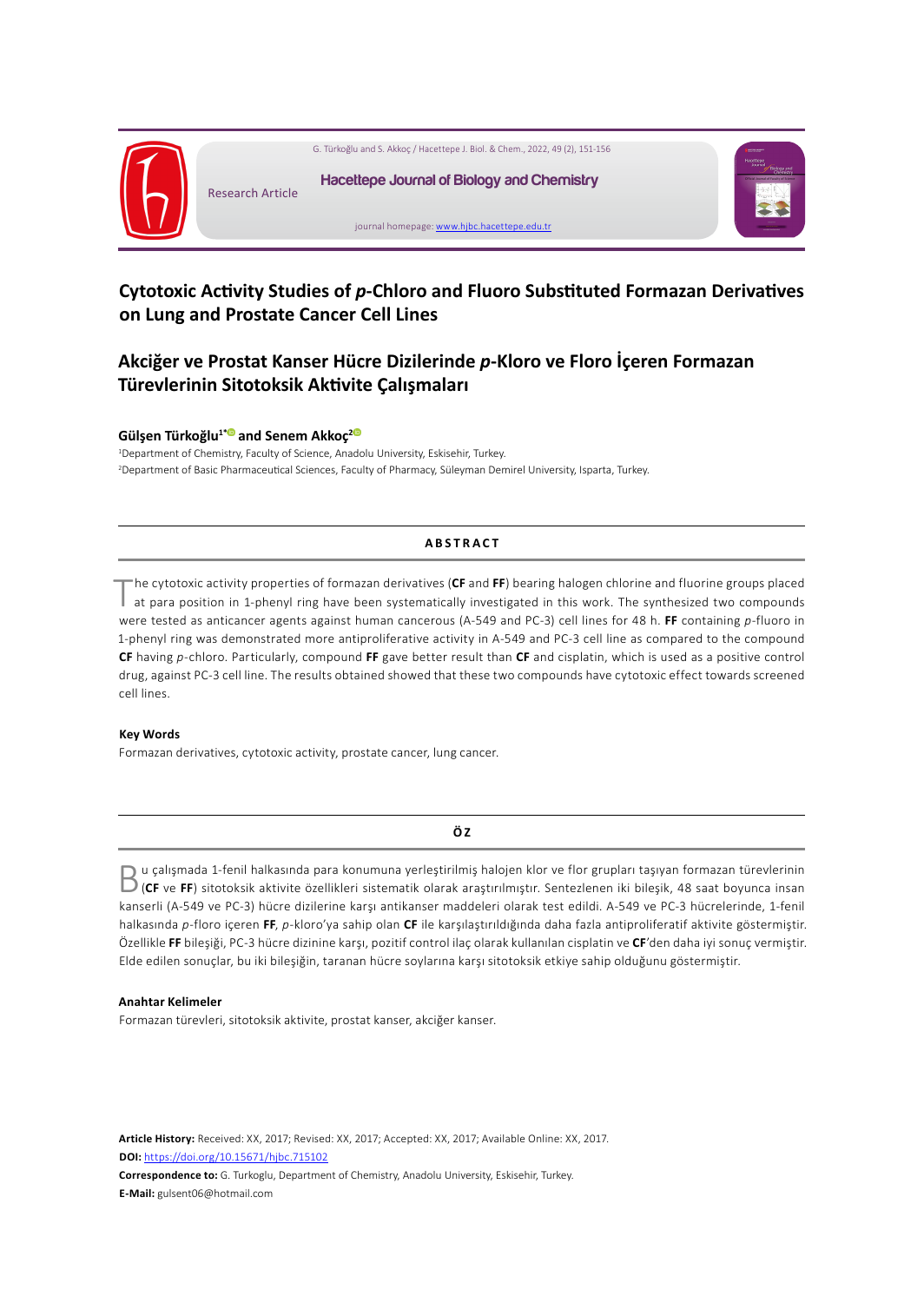# **INTRODUCTION**

The formazans have the characteristic chain of atoms<br>  $\neg$ -N=N–C=N-NH–, which contain both azo and hydrazo groups. They are important class of organic compounds as colored materials due to  $\pi-\pi^*$  transitions of the conjugated double bonds in structure. For formazan derivatives, the study of intramolecular hydrogen bonding, tautomer properties, infrared spectra, absorption spectra and the X-ray diffraction structures as well as DFT calculation were commonly reported in the literature [1-2,3,4]. At the same time, metal and boron complexes of formazans have been synthesized and their catalytic, optical and electrochemical properties have been explored broadly [5-6,7,8]. Moreover, in our previous study, bis-formazan was utilized for recognition of paracetamol to modify of pencil graphite electrode as electrochemical sensor [9]. Moreover, the tetrazolium/formazan couple providing oxidation of formazans or reduction of tetrazolium salts, is comprehensively employed in diverse branches of the biological sciences, for instance, immunology, pharmacology, medicine and botany [10]. Also, formazans analogues have been researched extensively owing to their varied chemical reactivity and wide range of biological activities [11,12], such as antimicrobial [13], antifungal [14], anti-tubercular [15], anticancer and anti-HIV [12,16,17]. Recently, formazan derivatives and their conjugates showed variant promising anticancer activity in photodynamic therapy (PDT) activity against cancer cells [18]. As well, the formazans are comparatively more practical in the recognition of efficiency of anti-cancer drugs [19].

Additionally, lung cancer is accepted to be the foremost a reason of death in European countries [20]. So, prostatic carcinoma, which is offtime diagnosed cancer in men, is the second widespread reason of deaths about cancer in western civilization [21,22] Up to the present, therapeutic options existent for cancer patients contain surgery, hormonal therapy, chemotherapy and radiation therapy. Nonetheless, all this methods are temporal and ensure palliative treatment risking the healthy nearby cells. Consequently, cancer patients may be required choose alternative treatment methods, which have no side effects and cheaper. In this regard, the studies about potential anticancer from the organic compounds as anticancer agent and drugs are extensively investigated by many researchers.

Moreover, halogen atoms having electron withdrawing

properties have excellent chemical properties utilized to modify the electronic properties of molecules. As well-leaving groups, they are important subgroups in the synthesis of organic intermediates as well as biological systems. Also, halogens are playing fundamental roles in natural systems. Already, the halogenated compounds have commonly utilized as designing protein inhibitors and drugs towards biomedically considerable targets [23]. Particularly the fluorine and chlorine atoms are commonly used subunits in medicinal chemistry like drug design [24]. With modulating physical and biological properties of the molecules, fluorine atom has been moved a fundamental role in new drug exploration [25,26]. Many drugs are inclusive of fluorine atom such as fluphenazine, halothane, tipranavir and Ofloxacin [27,28]. Furthermore, formazan derivatives having halogen subunits were commonly researched biological activities [12] and recently, fluorine substituted formazan derivatives were studied detailed antimicrobial activities [13]. In our previous study, we reported that formazan derivatives were showed the high cytotoxic activity against human colon cancer (DLD-1) cell line according to antiproliferative activity [29].

Herein, as an attempt to study the antiproliferative activity properties with potential applications in biological fields, we had designed and synthesized two formazan derivatives bearing of *para*-chloro and -fluoro for halogen atom subunits, (*2Z,4E*)-3-(4-(benzyloxy) phenyl)-1-(4-chlorophenyl)-5-(4-methoxyphenyl)formazan (**CF**) and (*2Z,4E*)-3-(4-(benzyloxy)phenyl)-1- (4-fluorophenyl)-5-(4-methoxyphenyl)formazan (**FF**) (Scheme 1) [29,30]. The antiproliferative activity studies of these compounds were tested against human prostate adenocarcinoma cell line (PC-3) and human lung carcinoma cell line (A549) using MTT assay methods. According to data obtained, two compounds demonstrated cytotoxic activity in both cell lines.

### **MATERIALS and METHODS**

#### **Chemistry**

The synthesis and characterization of formazan derivatives **CF** and **FF** were described in our previous work [29,30].

# **Cell culture studies**

Human lung carcinoma cell line (A549) (ATCC® CCL-185™) and human prostate adenocarcinoma cell line (PC-3) (ATCC® CRL-1435™) were purchased from ATCC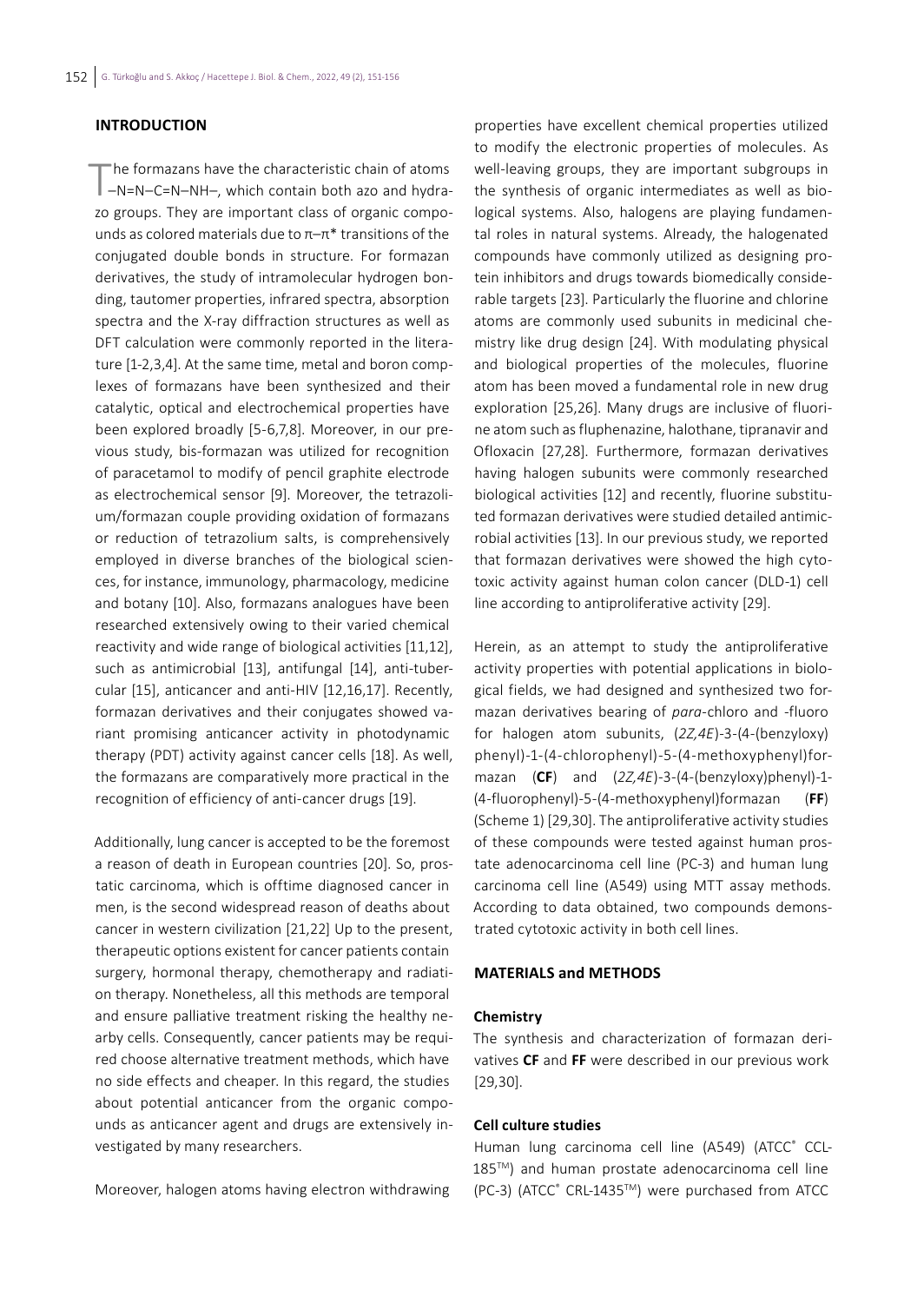

**Scheme 1.** Molecular structures of formazan derivatives **CF** and **FF**.

(USA). Dulbecco's Modified Eagle's Medium-high glucose (DMEM) and penicillin-streptomycin were purchased from Sigma-Aldrich Chemie GmbH. F-12K medium (Kaighn's Modification of Ham's F-12 Medium) was purchased from TermoFisher Scientific. Fetal Bovine Serum (FBS) was taken from PAN Biotech (South America). GlutamaxTM-1 (100X) was purchased from Gibco by Life Technologies. Trypsin-EDTA was bought from Wisent Inc. Phosphate Buffered Saline (PBS) was bought from VWR life science. 3-(4,5-Dimethylthiazol-2-yl)-2,5 diphenyl tetrazolium bromide (MTT) dye were purchased from BioFrox (Germany).

#### **Cytotoxic activity studies of compounds**

The cytotoxic activity procedures were performed according to the method in the literature [31]. The A549 cells were cultured in DMEM supplemented with 10%

FBS, 1% GlutaMAX, and 1% penicillin-streptomycin. F-12K instead of DMEM was used as medium for growing PC-3 cells. The cells were seeded into sterile 96 well plates at a density of 5 x 10<sup>3</sup> cells/well. Plates were incubated for 24 h. Following this, medium in each well was removed, and the cells were treated with the compounds at six different concentrations (5, 10, 20, 50, 100 and 200 µM). The 96-well plates were incubated for 48 h. After the incubation completed, the medium was carefully aspirated and the MTT stock solution (5 mg/mL, 50 µL) was added to each well. The plates were incubated for 2 h. Then, 200 µL DMSO was added into each well and the plates were mixed on a rocker for 30 minutes. Promega reader device was used for measuring the absorbance values at 560 nm. The GraphPad Prism 5 software was used for calculating  $IC_{50}$  values.

| Compounds | $IC_{50}(\mu M)$ |                 |
|-----------|------------------|-----------------|
|           | A549             | PC <sub>3</sub> |
| <b>CF</b> | 97.06            | 76.25           |
| <b>FF</b> | 30.05            | 22.58           |
| Cisplatin | 25.47            | 46.47           |

**Table 1.** IC<sub>50</sub>, K<sub>i</sub> values and inhibition types for AR and SDH enzymes.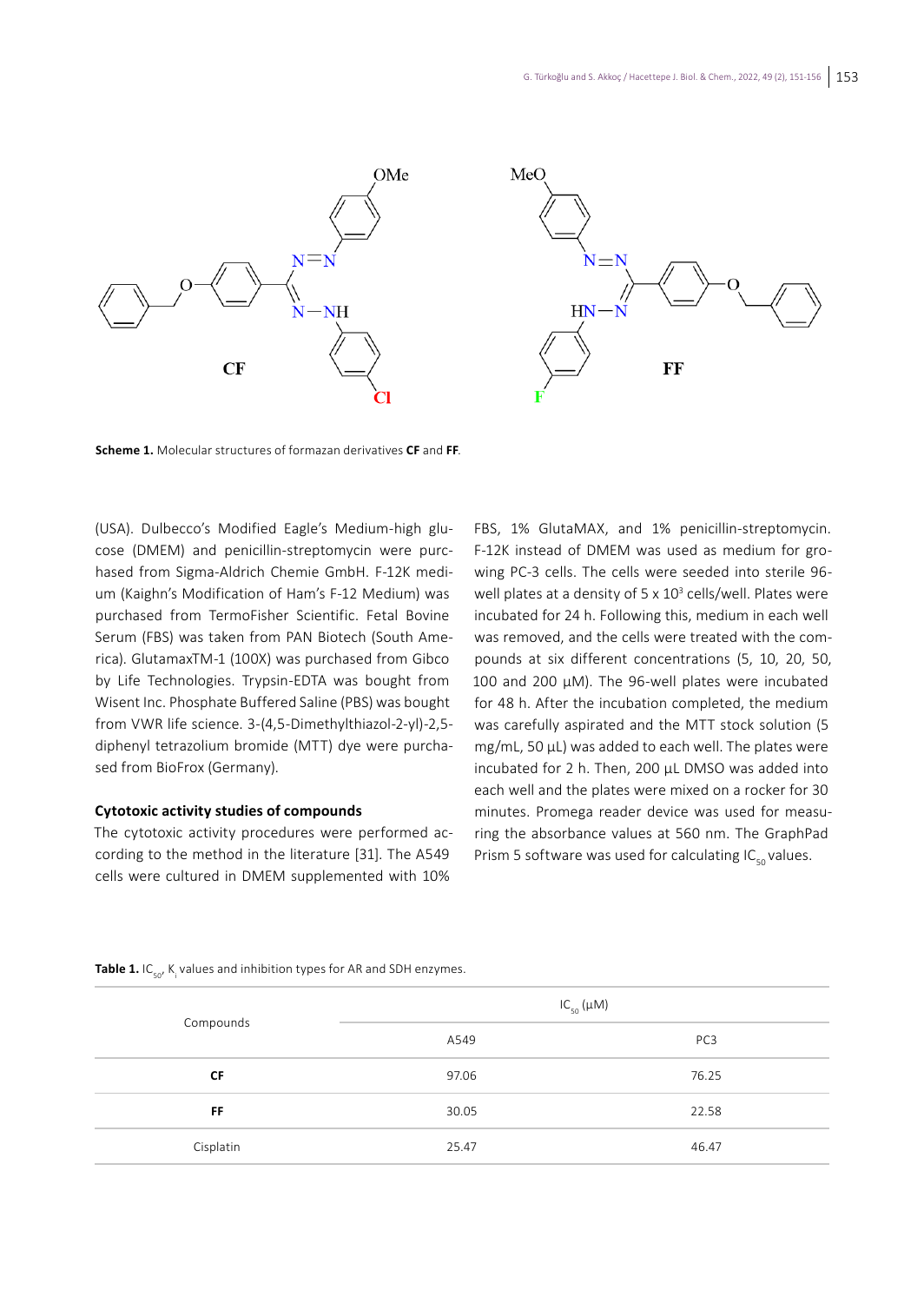

**Figure 1.** Cell viability ratio of A549 cells exposed to compounds for 48 h.

### **RESULTS and DISCUSSION**

Formazan derivatives (*2Z,4E*)-3-(4-(benzyloxy) phenyl)-1-(4-chlorophenyl)-5-(4-methoxyphenyl)formazan (**CF**) and (*2Z,4E*)-3-(4-(benzyloxy)phenyl)-1-(4 fluorophenyl)-5-(4-methoxyphenyl)formazan (**FF**) were synthesized via the coupling of the (*E*)-1-(4-(benzyloxy) benzylidene)-2-(4-chlorophenyl)hydrazine and (*E*)-1-(4- (benzyloxy)benzylidene)-2-(4-fluorophenyl)hydrazine with diazonium salt of 4-methoxyaniline according to our previous work (Scheme 1) [29,30].

#### **Cytotoxic activity evaluation of compounds**

The cytotoxic activity studies of these compounds were done against A549 and PC-3 human cell lines. Cisplatin was also tested as a positive control drug under the same experimental conditions. The results are given in Table 1.

Compounds **CF** and **FF** were screened against A549 cell line at concentrations ranging from 200 µM to 5 µM for 48 h. The results clearly showed that compound **FF** as an anticancer drug candidate demonstrated more cytotoxic activity with 30.05 µM value than compound **CF** with IC<sub>50</sub> value of 97.06  $\mu$ M against A549 cell line. The antiproliferative activity result of compound **FF** were found to be close to effect of cisplatin in lung cell line

and IC<sub>50</sub> value were obtained as 25.47  $\mu$ M for cisplatin, which is well known an anticancer drug, in A549 cell line. The effects of compounds **CF** and **FF** on PC-3 were also investigated. Both molecules (**CF** and **FF**) were found to be effective in prostate cancer cell line with  $IC_{50}$  values of 76.25 and 22.58 µM, respectively. Especially, compound **FF** including fluoro group demonstrated more antiproliferative activity than positive control drug cisplatin with IC<sub>50</sub> value of 22.58  $\mu$ M. IC<sub>50</sub> value of standard drug was calculated as 46.47 µM in the same cell line (Table 1). Compound **CF** including chloro group were be less effective compare to molecule **FF** against both cell lines. Therefore, substituents on the structure of molecule play a significant role on activity. The cell viability ratios dependent on concentrations are given in Figures 1 and 2.

vThe cytotoxic effects of the **CF** and **FF** on the screened cell lines changed depending on the tested drug concentrations (Figs. 1 and 2). The percentages of live cells are seen to decrease with increasing concentrations of tested compounds **CF** and **FF** (Figs. 1 and 2). The highest cell viability ratio was observed at 5 mM concentration of compounds in both cell lines. For example, the cell viability of A549, which applied with **CF** and **FF**, were obtained as 100% and 81.28%, respectively (Figure 1). Compound **CF** did not show a very toxic effect on the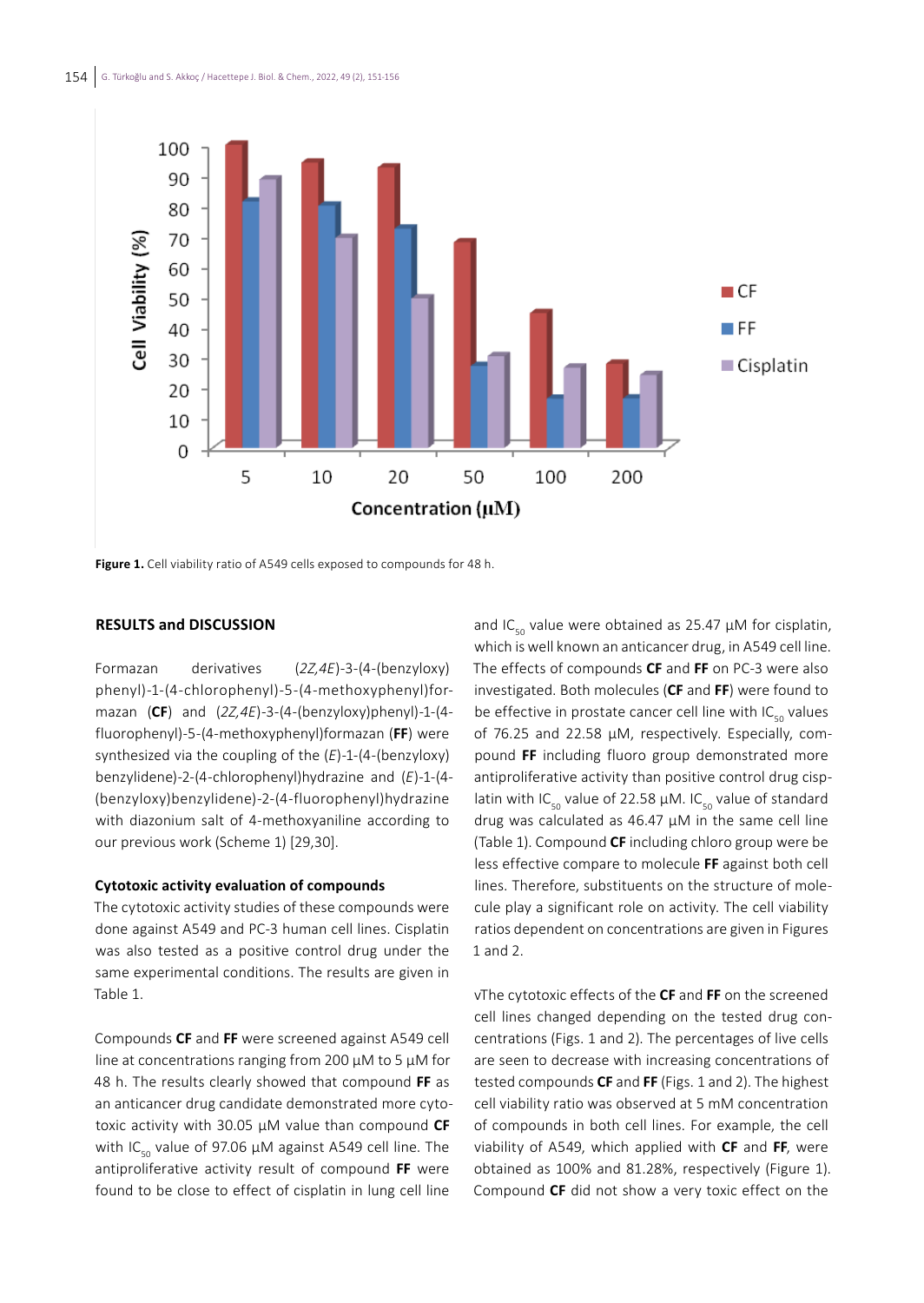

**Figure 2.** Cell viability ratio of PC3 cells exposed to compounds for 48 h.

A549 cell line up to a concentration of 50 µM, while the molecule **FF** showed a dose-dependent trend between 5 µM and 200 µM. On the other hand, when Figure 2 is examined, it appears that a sharp decrease in the cell viability ratio of PC-3 cells at 20 µM concentration of molecule **FF**. This decrease is from 92.92% to 28.32% when the concentration is increased from 10 µM to 20 µM. The Leica inverted microcopy images of PC-3 cells are given in Figure 3.

The morphological studies of PC-3 cells demonstrate that the growths of cells are affected by compound **FF** and cisplatin (Figure 3). In negative control group, PC-3 cells had fluently grows. The growth of cells interacted with 200 µM of the compound **FF** and cisplatin slowed down a lot compared to negative control. In addition, the above images show that compound **FF** and cisplatin induced distinctive morphological changes on PC-3 cells.

#### **CONCLUSIONS**

In this study, two formazan derivatives **CF** and **FF** containing chloro and fluoro subunits at para position in 1-phenyl ring were tested for determined their antiproliferative activity properties. The results showed that the relative compounds have cytotoxic effect against both lung and prostate cancerous cell lines. Formazan **FF** containing terminal fluoro in 1-phenyl ring has indicate more antiproliferative activity in A-549 and PC-3 cell line as compared to the compound **CF** having p-chloro. Especially, compound **FF** gave better result than **CF** and cisplatin, which is used as a positive control drug, against PC-3 cell line. Moreover, these results demonstrate that formazan derivatives could present promising strategy for development of new anticancer agents.



**Figure 3.** The images of cytotoxic effect of **FF** and cisplatin towards PC-3 cells.